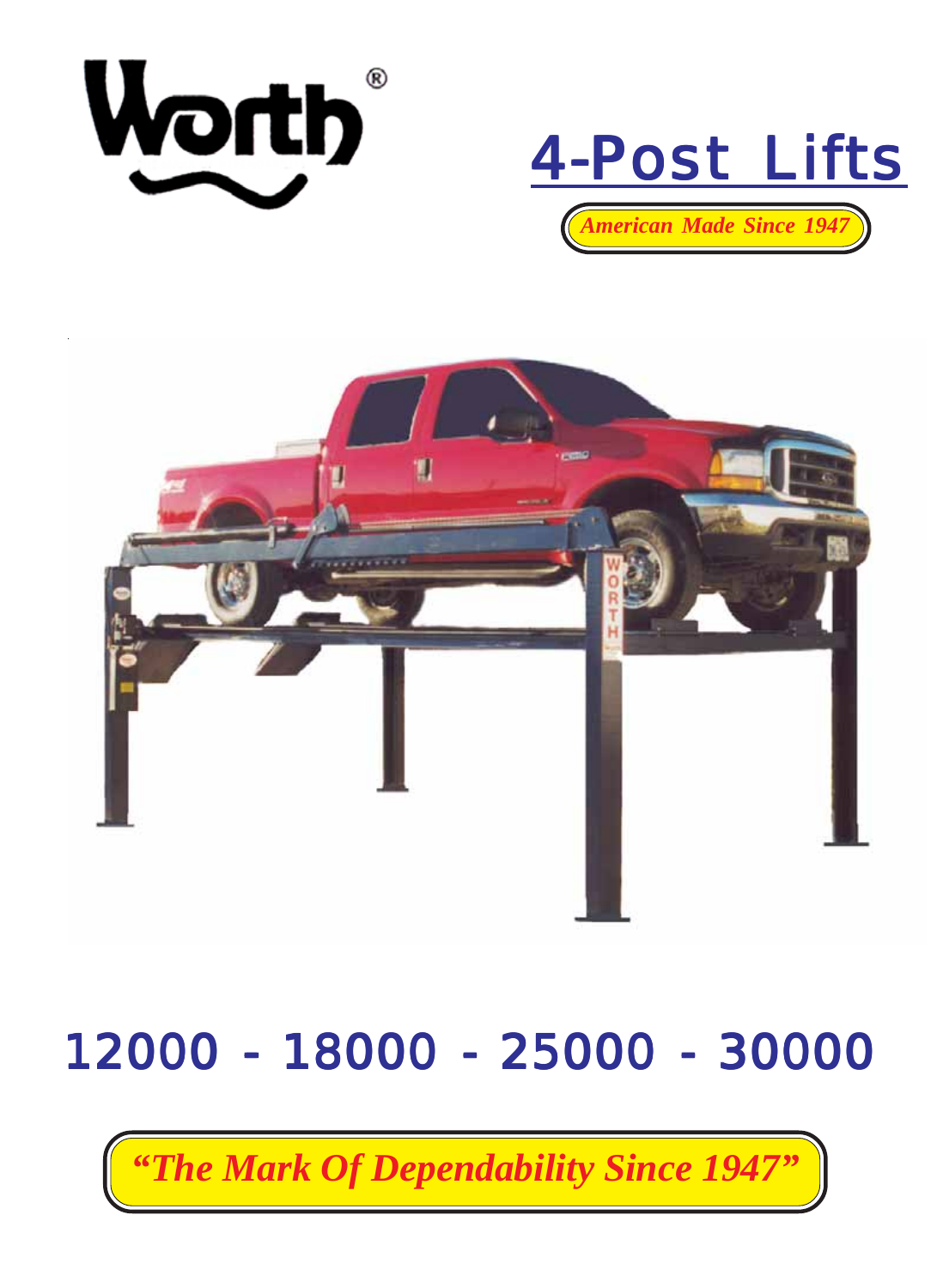

**Single-Point Safety Release** is standard on all Worth 4-post lifts. This is a very convenient feature to keep technicians from having to walk to each post to release the safeties.



**Automatic Back-Up Safeties** are standard on all Worth 4-post lifts.They are located in each post and automatically engage at any height for added protection.



**Heavy I-Beam Runways** are standard on all 4-post lifts, and on 12000 and 18000 models they are available in 14" or 22" wide.



*12000A - 12000AX - 18000A - 18000AX*





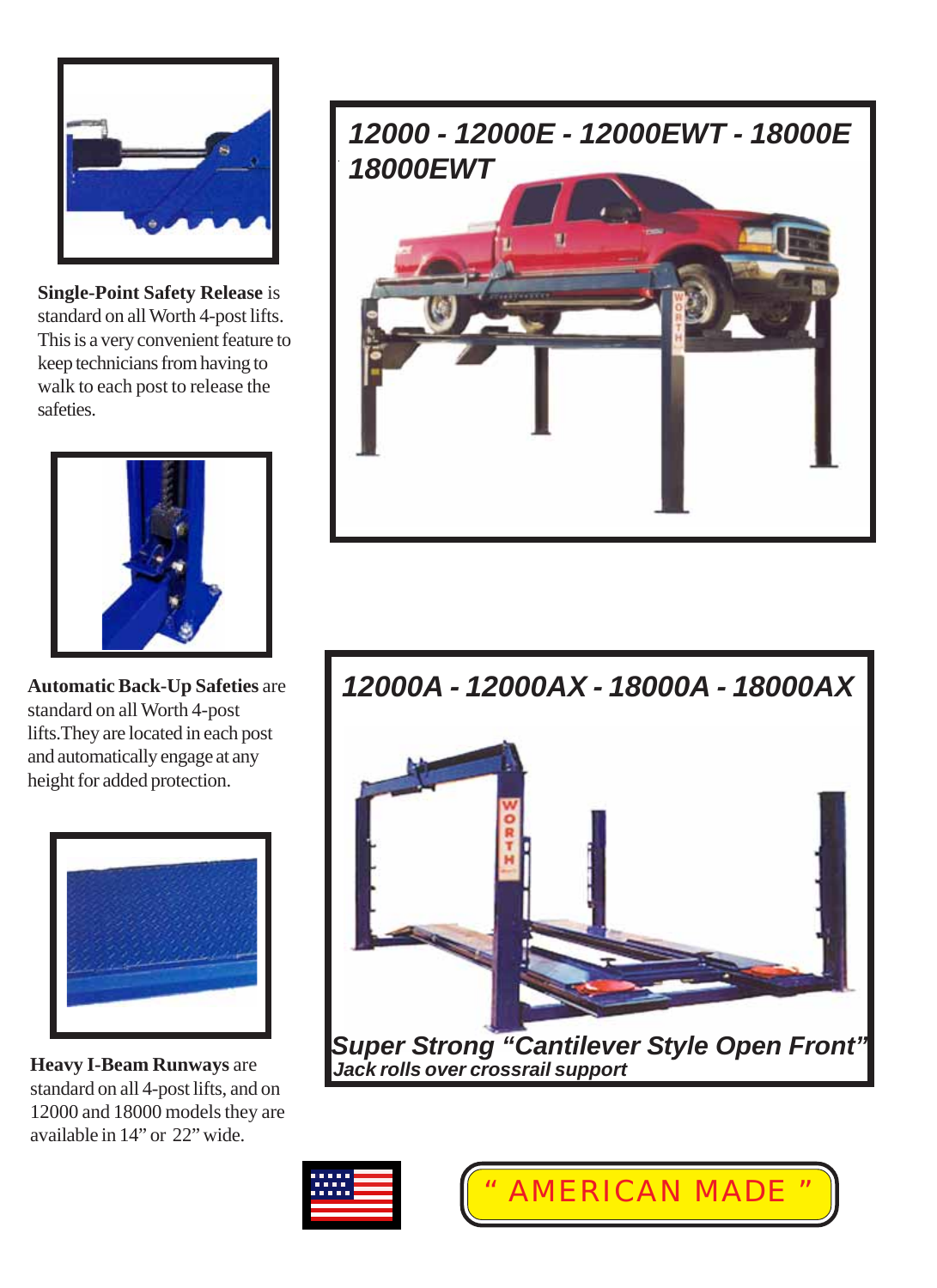

### **Additional Features:**

- **\* "All Chain" design (No cables to adjust or replace).**
- **\* BOTH runways are completely adjustable to accommodate narrow vehicles as well as wider trucks.**
- **\* Lifts are powered strictly by electrical hydraulic power. (No air is needed to operate the lift).**



### **Additional Options:**

#### **For 12000-18000:**

- **\* "Space Saver" Model For Extra Narrow Bays**
- **\* 50 HZ Motor**
- **\* Drive-Thru Runways**
- **\* 22" Wide Runways**
- **\* Jack Rails**
- **\* Rolling Bridge(for use with bottle jacks)**
- **\* Alignment Model**

#### **For 25000-30000:**

- **\* Custom Wheelbase up to 30'**
- **\* 50 HZ Motor**
- **\* Drive-Thru Runways**
- **\* Custom Widths**
- **\* Rolling Bridge(for use with bottle jacks)**
- **\* Alignment Model**



**26 Gallon Oil Drain Pan** is optional on all 4-post lifts. It is ideal for performing all types of fluid services including transmission, oil, differential or cooling systems.



**Rolling Air Jacking Beams** are available in 5000, 8000, 15000, and 20000lb. capacities and are ideal for tire rotations, and brake work.



**3HP Power Units are standard on** all Worth 4-post lifts. They are available in Single or Three Phase power.

" SINCE 1947 "